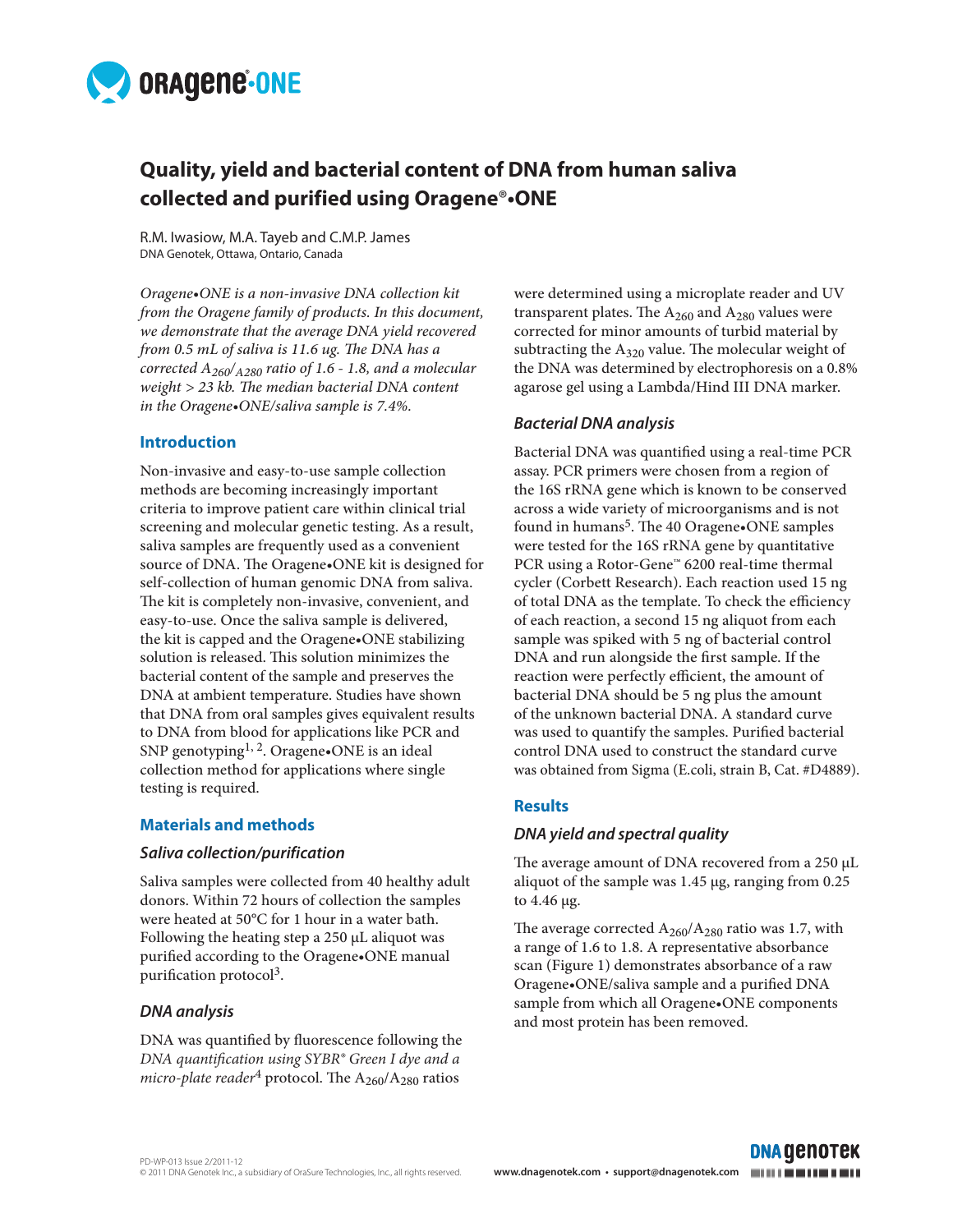

*Figure 1*: Absorbance spectrum scan of a non-purified Oragene•ONE/ saliva sample (dashed orange) and the corresponding purified DNA *(solid blue), with an A260*/A*280 =1.7.*

The quality of the samples was further assessed by running 12 randomly selected purified samples on an agarose gel (Figure 2). The purified DNA had a molecular weight >23 kb.



*Figure 2: Agarose gel electrophoresis (0.8% agarose, 90 V, 60 minutes)*  of DNA from 12 donors purified within 72 hours of sample collection. *A Lambda-Hind III digest was used as a marker in Lane 1.*

#### **Bacterial content**



*Figure 3*: Bacterial DNA as a percentage of total DNA in 40 Oragene•ONE samples. The horizontal line represents the median value (7.4%).

#### **Conclusion**

Oragene•ONE is a self-collection kit that stabilizes DNA in saliva at ambient temperature. The resulting purified DNA is of high quality as assessed by the  $A_{260}/A_{280}$  ratio (1.7) and high-molecular-weight (>23 kb) as assessed by agarose gel electrophoresis. For the 40 collected samples, we observed an average DNA yield of 11.6 µg per 0.5 mL of saliva, and 1.5 µg per 0.25 mL of Oragene•ONE/saliva. The purification protocol efficiently removes Oragene•ONE components as seen by the disappearance of the peak around 600 nm in Figure 1 and also efficiently removes salivary proteins as demonstrated by the disappearance of the 280 nm peak.

Previous studies have reported that the amount of human genomic DNA in oral samples may only be a small percentage of the total DNA yield because of the significant amount of contaminating bacterial DNA. Feigelson et al. (2001) found that the median percentage of human DNA in mouthwash samples was 34% of the total DNA yield<sup>6</sup>. Similarly, Garcia-Closas et al. (2001) found that the median percentage of human DNA in mouthwash samples was 49.5% and 11.5% in cytobrush samples7.